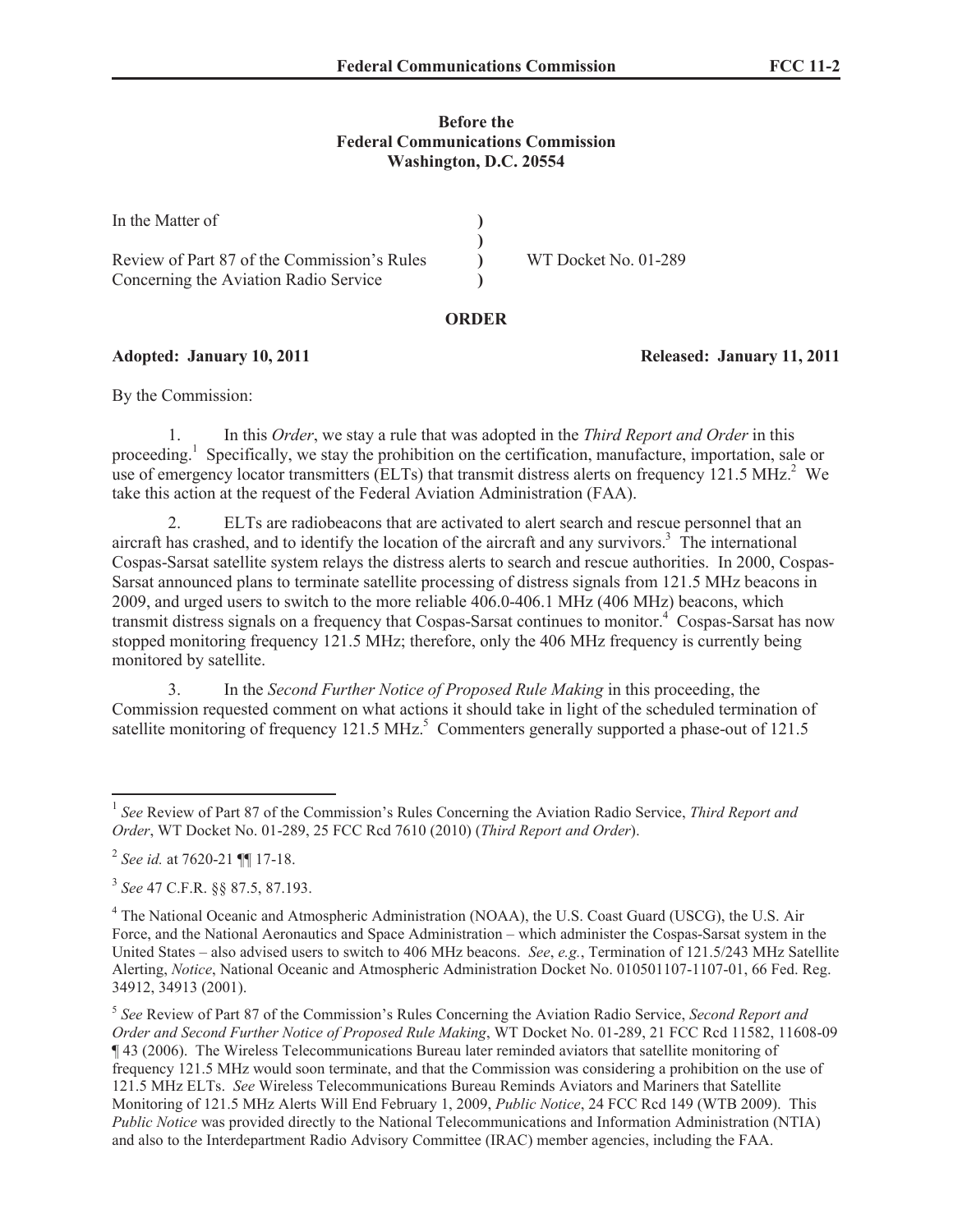MHz ELTs and a transition to 406 MHz ELTs.<sup>6</sup> Accordingly, in the *Third Report and Order*, we amended Section 87.195 of the Commission's Rules<sup>7</sup> to prohibit any further certification, manufacture, importation, sale or use of 121.5 MHz ELTs, $^8$  upon the effective date of the rule amendment.<sup>9</sup> We reasoned that such a prohibition would "provide safety benefits for search and rescue teams as well as aircraft pilots, crew and passengers, while also preserving search and rescue resources for real emergencies."<sup>10</sup>

4. On July 14, 2010, the National Telecommunications and Information Administration forwarded to the Commission a request from the FAA that the Commission not implement this rule amendment.<sup>11</sup> The FAA believes that the current supply of 406 MHz ELTs is not sufficient to replace all existing 121.5 MHz ELTs in the short term, so, given that most General Aviation aircraft are required to carry ELTs,<sup>12</sup> a prohibition on 121.5 MHz ELTs would effectively ground most such aircraft.<sup>13</sup> The FAA further asserts that 121.5 MHz ELTs can continue to provide a beneficial means of locating missing aircraft even without satellite monitoring of frequency 121.5 MHz, because the frequency is still monitored by the search and rescue community, including the Civil Air Patrol.<sup>14</sup> It also is concerned about the cost of equipping aircraft with 406 MHz  $ELTs$ <sup>1</sup>

5. Under these circumstances, we believe it would be in the public interest to further consider what actions the Commission should take in light of the termination of satellite monitoring of frequency 121.5 MHz, with the benefit of an augmented record. Toward that end, we will stay that portion of the *Third Report and Order* prohibiting the certification, manufacture, importation, sale or use

 $^{7}$  47 C.F.R. § 87.195.

<sup>8</sup> See Third Report and Order, 25 FCC Rcd at 7620-21 at  $\P$  17-18. The prohibition applies to ELTs that transmit a distress signal on frequency 121.5 MHz, and not to the 121.5 MHz homing beacon required in 406 MHz ELTs. *See*  47 C.F.R. § 87.199(b).

9 The rule amendments in the *Third Report and Order* are to take effect sixty days after they are published in the Federal Register. *See Third Report and Order*, 25 FCC Rcd at 7624 ¶ 26. The rule amendments have not yet been forwarded to the Office of the Federal Register.

<sup>10</sup> *Id*. at 7621 ¶ 17.

<sup>11</sup> *See* Letter dated July 14, 2010 from Karl B. Nebbia, Associate Administrator, Office of Spectrum Management, National Telecommunications and Information Administration, to Julius Knapp, Chief, Office of Engineering and Technology, Federal Communications Commission; Letter dated July 8, 2010 from James T. Eck, Director of Program Operations, Federal Aviation Administration, to Karl B. Nebbia, Associate Administrator, Office of Spectrum Management, National Telecommunications and Information Administration (FAA Letter).

<sup>12</sup> *See* 49 U.S.C. § 44712; 14 C.F.R. § 91.207.

<sup>13</sup> *See* FAA Letter at 1.

<sup>14</sup> *Id.* at 1-2. The Aircraft Owners and Pilots Association also submitted a letter after the *Third Report and Order* was released, stating that 121.5 MHz ELTs should not be prohibited because, *inter alia*, the frequency is still monitored by ground and aircraft stations. *See* Letter dated June 24, 2010 from Robert E. Hackman, Vice President, Regulatory Affairs, Aircraft Owners and Pilots Association, to Marlene Dortch, Secretary, Federal Communications Commission at 2 (AOPA Letter).

<sup>15</sup> *See* FAA Letter at 1; *see also* AOPA Letter at 1-2.

<sup>6</sup> *See Third Report and Order*, 25 FCC Rcd at 7620-21 ¶ 17 & n.71. NOAA and USCG were among the commenters supporting a prohibition on the continued certification, manufacture, importation, sale or use of 121.5 MHz ELTs. The FCC coordinated the *Third Report and Order* with NTIA in November 2009. NTIA provided the draft version of the *Third Report and Order* to those agencies that participate in the IRAC, including the FAA. The FAA raised no issues or objections to the portion pertaining to 121.5 MHz ELTs.